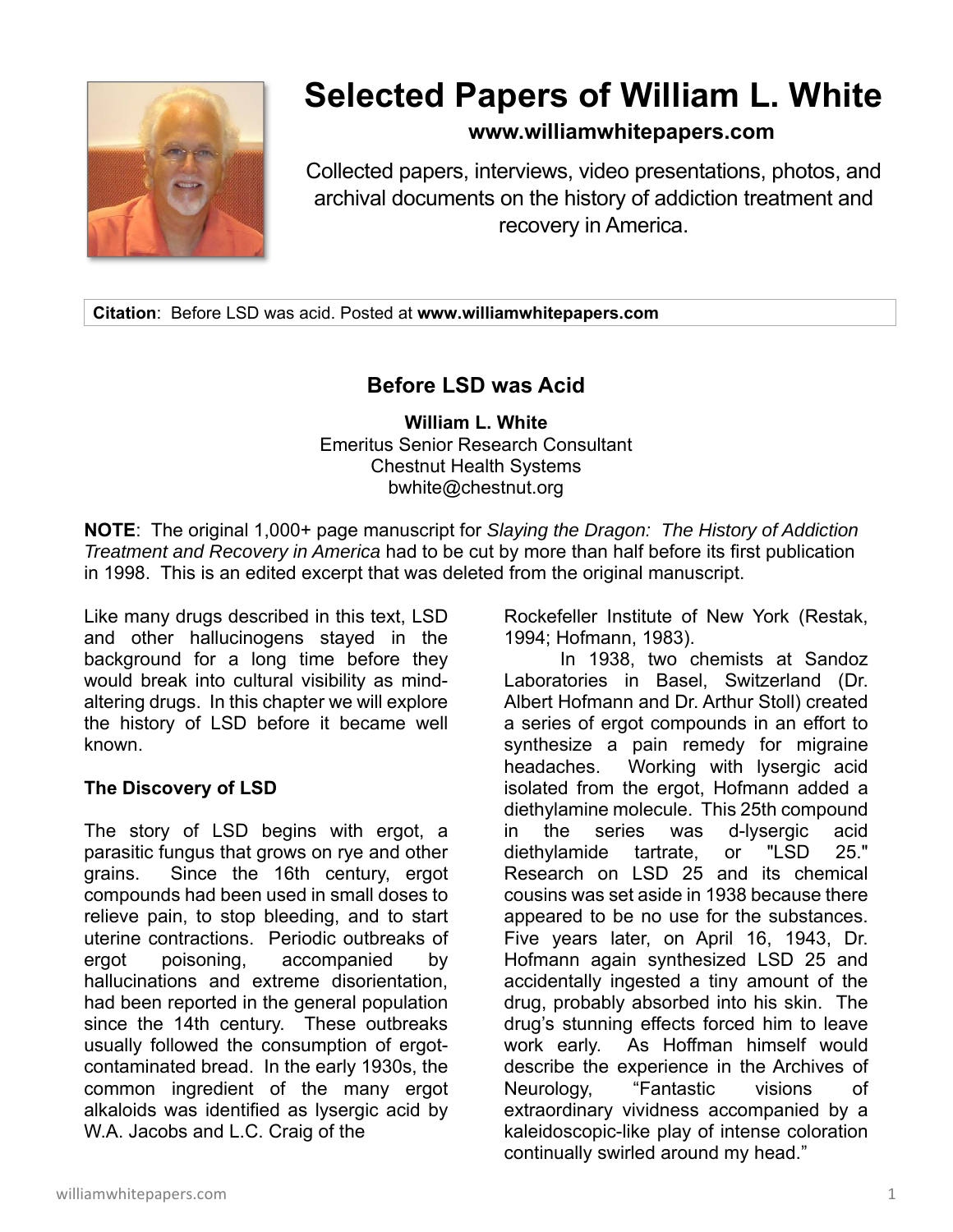A few days later, Hofmann decided to confirm the drug's effects by swallowing a small quantity of the drug. His plan was to start with an extremely small dose, then take more of the drug in small increments until he had the anticipated effect. Knowing nothing of the potency of LSD-25, he began with what he thought would be the lowest possible active dose, .25 milligrams (250 micrograms--five times LSD's active dose). Within 40 minutes, he began to experience a radical change in consciousness. The first words written about the first clinical trial of LSD were recorded at 5 p.m. on April 19, 1943: "slight dizziness, unrest, difficulty in concentration, visual disturbances, marked desire to laugh..." (Ray & Ksir, 1990, p. 15). Hoffmann's chosen dose is understandable in light of the fact that, by weight, LSD was thousands of times more powerful than all other known psychoactive drugs. Nothing in his training would have prepared him for a substance so strong that swallowing 1/1,000th of a gram would produce such a profound effect.

During the hours that followed, Hofmann experienced the worst (terrors, fears of insanity) and best ("sense of wellbeing and renewed life") of what the LSD experience would later present to millions. Hofmann had discovered, not just a new drug, but a totally new type of drug, whose chemical structure and psychoactive effects had never before been seen.

Having confirmed the extreme potency and hallucinogenic effects of LSD, Hofmann could see no practical use for this drug and could not imagine that such a drug would ever be used widely as an intoxicant. The first scientific application of Hofmann's discovery came in the form of a new hypothesis: severe mental disorders thought to be induced by psychic trauma might actually be biological abnormalities- distortions of thought and perception produced by the body's own neurochemistry gone haywire. After all, LSD's existence had shown that extremely small amounts of hallucinogens could create dramatic distortions in mental status. In 1947, the psychiatrist Dr. Werner Stoll (Dr. Arthur Stoll's son) obtained a supply of the drug from Sandoz and began the first controlled human experiments with the drug. Stoll was also the first psychiatrist who studied the effects of LSD through self-experimentation (Hofmann, 1970)

In a conference presentation at the Boston Psychopathic Hospital in 1949, Viennese physician Dr. Otto Kauders informed his audience of a remarkable new drug—LSD--that produced a "model psychosis" and held potential for the understanding and treatment of schizophrenia. Dr. Max Rinkel of Boston Psychopathic Hospital immediately contacted Sandoz Laboratories to obtain the quantities of LSD necessary to begin research in this direction. Rinkel conducted his first experimental tests of LSD with fellow psychiatrist Dr. Robert Hyde, who has the distinction of being the first American to experience LSD.

In 1949, the branch office of Sandoz Laboratories distributed LSD to more than 90 researchers to experiment with the drug in the treatment of psychiatric illness and alcoholism. Between 1949 and the mid-1960s, many researchers and psychotherapists used LSD in the treatment of alcoholism, childhood autism, impotence and frigidity, neuroses, character disorders, anticipatory grief (of those facing death), and prolonged grief. They found that, with careful patient selection and adequate preparation and supervision, they could keep the risk of adverse reactions at a minimum (Grinspoon & Bakalar, 1986).

Early reports of LSD's effectiveness as a tool in psychiatric treatment included claims that the drug 1) loosened repressed contents of feeling and experience, 2) gave people an opportunity to actually reexperience past events that were important to them, and 3) lowered resistance to psychotherapy (Hofmann, 1983). While early success rates fired optimism about the future of this new drug in the field of psychiatry, later controlled studies showed less dramatic results. Eventually, due to the growing controversy related to LSD's widespread use and its potential adverse effects--and to new legal controls on the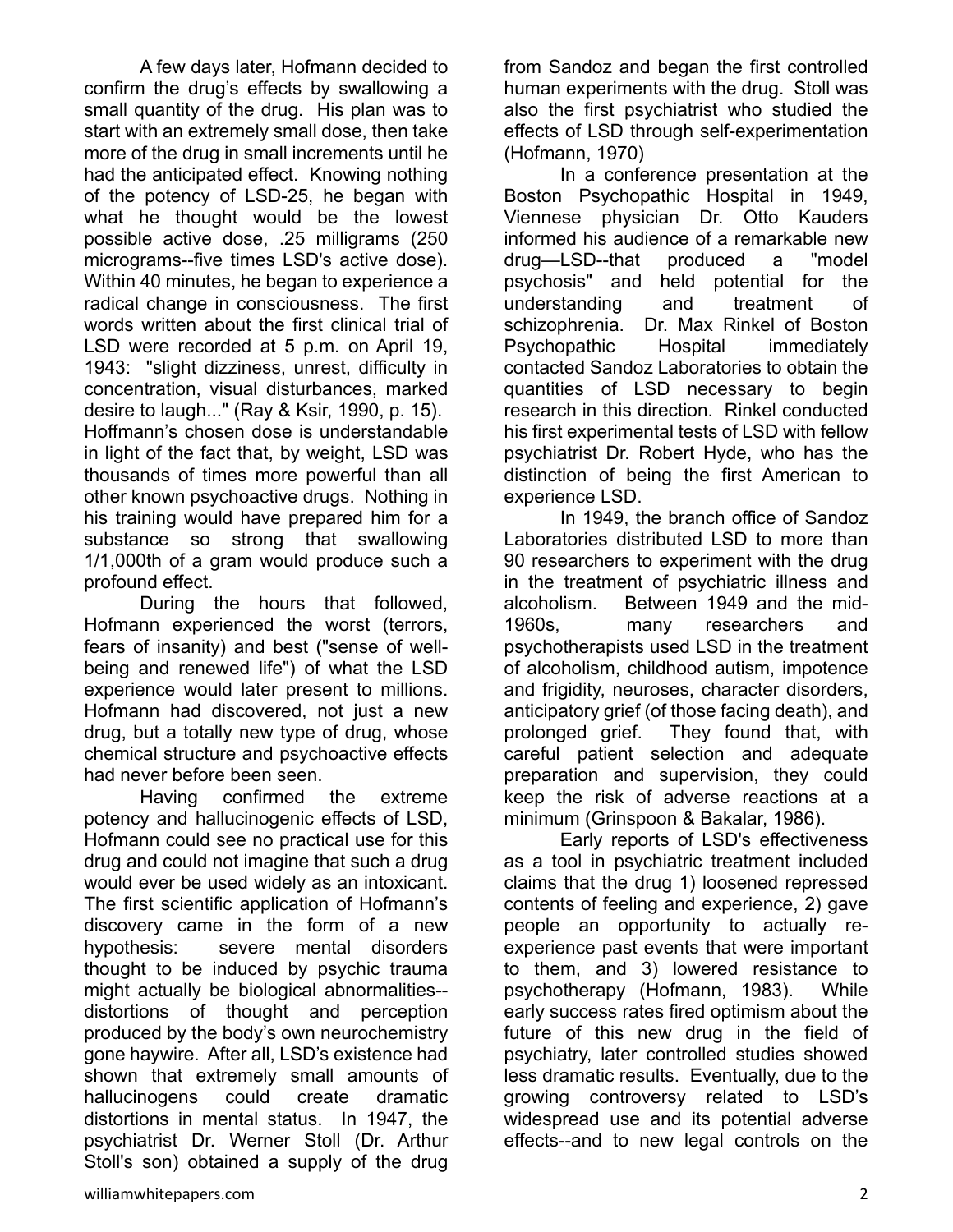drug--LSD was no longer generally available for use in psychotherapy.

The discovery of LSD galvanized interest in a whole category of psychoactive drugs that at various times have been called phantasticants, psychelytics, psychogens, psychotomimetics, and schizogens. Humphrey Osmond's preferred term, "psychedelics," prevailed in the 1960s but was gradually replaced in professional circles by the term "hallucinogens" (Schultes, 1972, p. 4). A group that was particularly interested in the potential of these drugs was the American intelligence community. That interest that led to one of the most bizarre chapters in the history of American's relationship with psychoactive drugs.

#### **LSD and the CIA**

The use of drugs as psychochemical weapons has a long history. For example, the use of drugs to poison one's enemies dates back to the ancient Greeks, Egyptians, and Phoenicians. In more recent history, while Albert Hofmann was discovering LSD, Nazi doctors at Dachau were conducting experiments with mescaline by secretly administering the drug to concentration camp prisoners. The goal of the German experiments was to find a drug that could "eliminate the will."

The American intelligence community's interest in the possible military uses of psychoactive drugs dates back to the same period, beginning with the work of the Office of Strategic Services, commonly referred to as the OSS. During the Second World War, the OSS was involved in research designed to find a "truth drug" that could be used in the interrogation of political prisoners and suspected spies. The OSS researchers experimented with barbiturates, mescaline, scopolamine, and the drug they believed had the greatest potential in this area marijuana. Their experimental methods included spiking the drinks and cigarettes of soldiers who were being interrogated as suspected communists.

After the war, the Central Intelligence Agency (CIA) took over the role of the OSS

williamwhitepapers.com 3

and continued that Office's experimental work with psychoactive drugs. CIA interest in drug research was intensified by the growing suspicion that the North Koreans and Communist Bloc countries in Europe were already using some type of drug to help brainwash prisoners into giving public confessions. The CIA was alarmed at reports of zombie-like prisoners with glazed eyes, confessing in open court to crimes of treason that they had not committed. The CIA's drug experiments intensified in a climate of paranoia fueled by the Soviet control of Eastern Europe, the rise of Communist China, the outbreak of the Korean War, and a Wisconsin senator who screamed about communist infiltration of the United States government.

It was in this emerging climate of paranoia that the CIA created the Scientific Intelligence Unit in 1949, to investigate possible methods of mind control. A primary focus of this research was the potential of drugs like LSD to brainwash or disable military and civilian populations. When this unit's approach was perceived to be too theoretical, its work was transferred to the CIA's Office of Technical Services, and the resources of that Office were expanded.

The CIA's experiments with hallucinogenic drugs continued for many years. Details of these activities slowly came to public light, through self-disclosure by survivors of the experiments and through formal investigations such as the 1975 Rockefeller Commission inquiry into CIA activities. The CIA's mind-control research was conducted by third-party organizations that ranged from the Society for the Investigation of Human Ecology to 50 prestigious academic and medical institutions. So in retrospect, it can be said that the primary source of grants funding LSD research in the 1950s was the CIA. Some of the more noteworthy, comical, bizarre, grotesque, and tragic episodes in this history include the following.

 In 1950 Dr. Richard Wendt, Chairman of the Psychology Department at the University of Rochester, received a \$300,00 contract to study the potential use of mindcontrol drugs. This was part of Project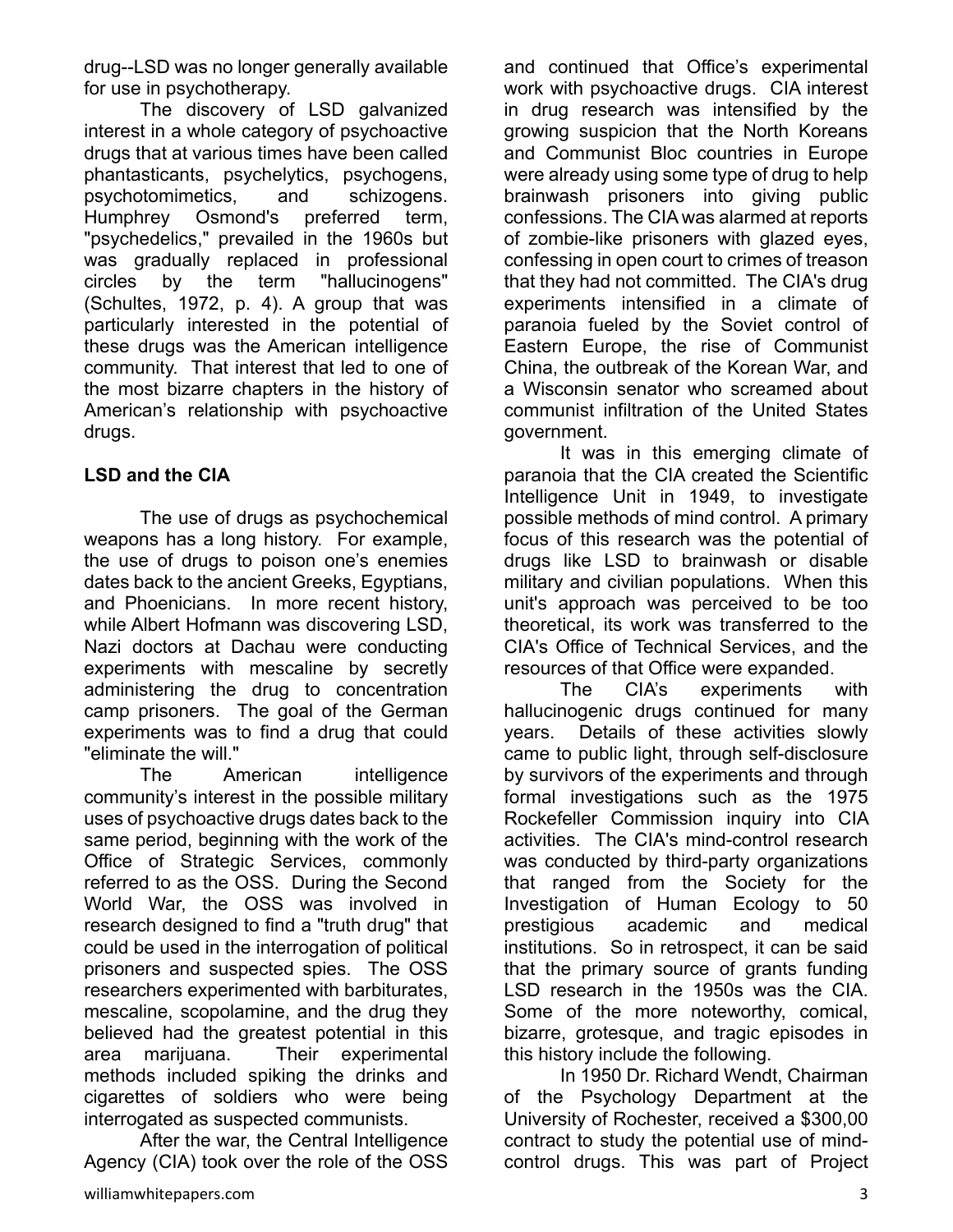CHATTER, whose goal was to find a drug that could weaken or eliminate free will. Wendt participated in numerous experiments, mostly unsuccessful, in which he dosed himself, student volunteers, and human subjects provided by the CIA. His research focused on combinations of Seconal (a barbiturate), Dexedrine (an amphetamine) and THC (the primary psychoactive ingredient in marijuana). Wendt's project was typical of the CIA projects that sought out prominent psychiatrists and psychologists to assist in the Agency's exploration of behavior-control techniques. In what seemed to be a page out of Brave New World or Animal Farm, one contracted psychologist bragged that, with the support of CIA funding, he would be able to discover and share with the agency "how a man can be made to think, feel, and behave according to the wishes of other men" (Marks, 1979, p. 147).

Beginning in 1952, the CIA sent operatives on the road in search of psychoactive plants that might be used in the manufacture of psychochemical weapons. The Bureau of Narcotics, all the while fighting a war on drugs on the civilian front, regularly supplied U.S. intelligence agents with heroin, marijuana, and other drugs for their experiments. In 1953, the CIA sent two men with a black bag filled with \$240,000 in cash to Switzerland to purchase the Sandoz Laboratory's entire supply of LSD. They were prepared to purchase what they had estimated to be the entire supply of Sandoz's LSD inventory. Because it was difficult to grow the ergot needed to synthesize the drug, Sandoz had nowhere near this desired quantity of LSD. However, the company agreed to sell the CIA 100 grams of LSD per week, which they did until 1954, when the Eli Lilly company discovered a method of synthesizing LSD without ergot.

The CIA also funded experiments that tested the possibility of combining prolonged drug-induced sleep, LSD and electroshock treatments to "depattern" behavior, extract secrets, and cause amnesia. Many such experiments were conducted on unsuspecting psychiatric patients who were being treated by private psychiatrists under

contract with the CIA. Concerned that someone might find out that these kinds of experiments were being conducted on U.S. citizens, the CIA retained a Canadian psychiatrist, Dr. Ewen Cameron, to conduct many of these experiments on his unsuspecting patients. In 1990, the CIA agreed to pay \$750,000, to be split among eight of Cameron's patients who had been subjected to mind control experiments involving LSD and electroshock.

 The CIA and the Navy contracted with Dr. Harris Isbell of the federal narcotics hospital in Lexington, Kentucky for another study, in which a group of addict volunteers, mostly African Americans, were given everincreasing doses of LSD for 72 days straight. Addicts cooperated with such experiments in return for being paid in a drug of their choice—usually heroin. The drug rewards were kept in a "bank," from which the addicts could request withdrawals at any time. This occurred in the primary federal institution set up to treat drug addiction. LSD experiments were also conducted on federal prisoners in Georgia and New Jersey (Marks, 1979; Lee and Shlain, 1985). When Albert Hofmann and Roger Heim isolated the active ingredient in the Mexican hallucinogenic plant, teonanactl ("God's Flesh") and christened it psilocybin, the CIA again used doctors in the federal prisons to test the drug on inmates. In the first tests, psilocybin was injected into nine inmates at the federally operated treatment center in Lexington, Kentucky. The inmates' responses to the drug, mostly unpleasant and some filled with terror, were duly reported to the CIA.

Members of the CIA's Office of Technical Services regularly used LSD, and they grew cavalier in their experiments with the drug. They spiked one another's food and drinks and went on extended binges of LSD use in their CIA offices and in CIA safe houses. There were comic scenes (two staff members, convinced that they were Fred Astaire and Ginger Rogers, danced on a conference table throughout an afternoon) and near tragedies (a staff member running to plunge himself into the Potomac River had to be rescued by other CIA staff).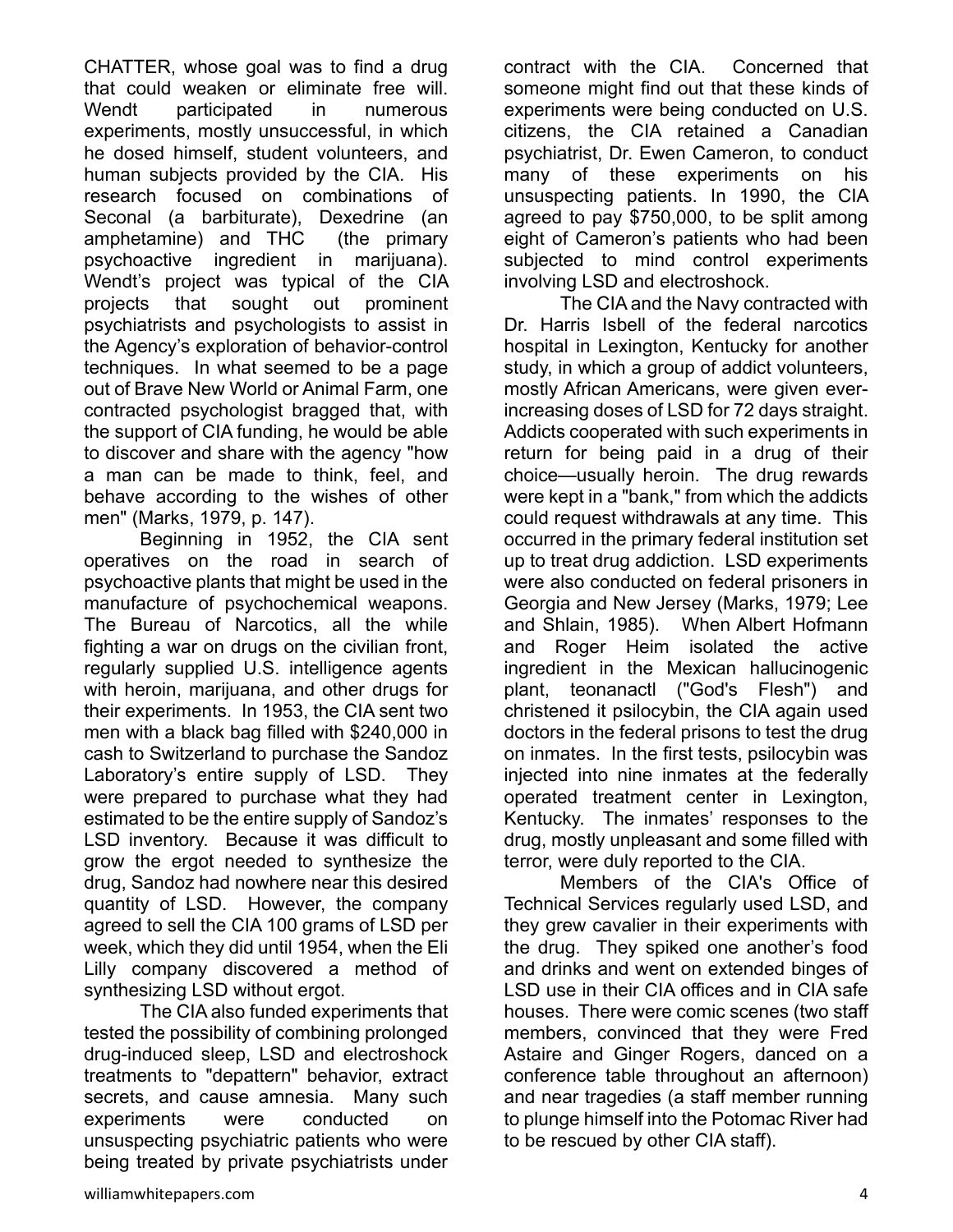In November of 1953, CIA staff invited members of the Army's Chemical Corps for a working weekend and gave one of their unsuspecting colleagues, Dr. Frank Olson, a glass of Cointreau spiked with LSD. Olson became agitated, paranoid, and eventually psychotic under the drug's influence. In an effort to hide what had occurred, Olsen was taken to a CIA contract physician who had no training in psychiatry. The physician recommended hospitalization, but before they could get to a Maryland facility that had CIA-contracted psychiatrists, Dr. Olson jumped through the window of a New York hotel room to his death.

The circumstances surrounding Olson's death were withheld from his family for 22 years. They finally learned the truth when they read a Washington Post article on the Rockefeller hearings into CIA activities. In 1976, 23 years after Dr. Olson plunged to his death, the U.S. Congress passed a bill awarding the Olson family \$750,000 for his loss.

One of the more exotic of the CIA projects, dubbed Operation Midnight Climax, involved setting up unsuspecting businessmen with CIA-contracted prostitutes who surreptitiously slipped the businessmen varying doses of LSD. All of these experiments were videotaped--purely for scientific purposes, one presumes. It was also in this setting that the CIA tested whether or not LSD sprayed in the air of any gathering would send its participants on a collective trip. A group of businessmen unknowingly defeated one such test by opening the windows, inspiring the agents to run around frantically re-spraying to "freshen up the air" and "take care of those roaches." However, concerns raised in a 1963 Inspector General's investigation into activities such as Operation Midnight Climax were political rather than ethical ones. The investigators were concerned about possible public reactions if the word got out that the CIA was dosing unsuspecting U.S. citizens with dangerous drugs.

In the late 1950s, US Army units at Fort Bragg, North Carolina were given LSD and monitored as they tried to perform field exercises. By the mid-1960s, more than 1,500 soldiers had participated in the Army's LSD experiments. PCP was also included in late-1950's experiments on soldiers at Edgewood Arsenal (Lee and Shlain, 1985, p. 188)

Most of these projects were designed and conducted by psychologists, psychiatrists, and physicians who were on staff or under contract with the CIA. Only later would the medical ethics, or lack of ethics, of these activities be questioned. When they were questioned about such practices after the fact, physicians fell back on patriotism as a defense, saying simply that they did it for their country.

In their inquiries into CIA drug experiments, investigators have tried to discover whether the CIA actually went beyond the experimental stage. According to information released to John Marks in his study of the CIA's drug experiments, LSD and other psychoactive drugs were actually used on 33 people, either to discredit them by making them seem insane or to draw secret information from them. CIA documents refer to the use of "BZ", an exceptionally powerful hallucinogen that can bring on debilitating hallucinations, disorientation, and mania for several days during the Vietnam War (Lee and Shlain, 1985).

 When LSD use became popular among young people in the United States in the 1960s, its spread was often blamed on a group of intellectuals in the universities who involved graduate students in LSD experiments, who in turn introduced undergraduates to the drug, who in turn brought it to the high school population. To some extent this trickle-down theory was accurate, but the hidden story of the psychedelic drug phenomenon of the 1960s was the CIA's role in encouraging LSD research and financially rewarding the intellectuals later blamed for launching a drug epidemic. The true scope of the CIA's drug research will probably never be known: The CIA destroyed all records of this research in 1972 (Colby, 1978). Most of what we do know was revealed in the 1975 report of the Rockefeller Commission on the CIA and in a report on the U.S. Army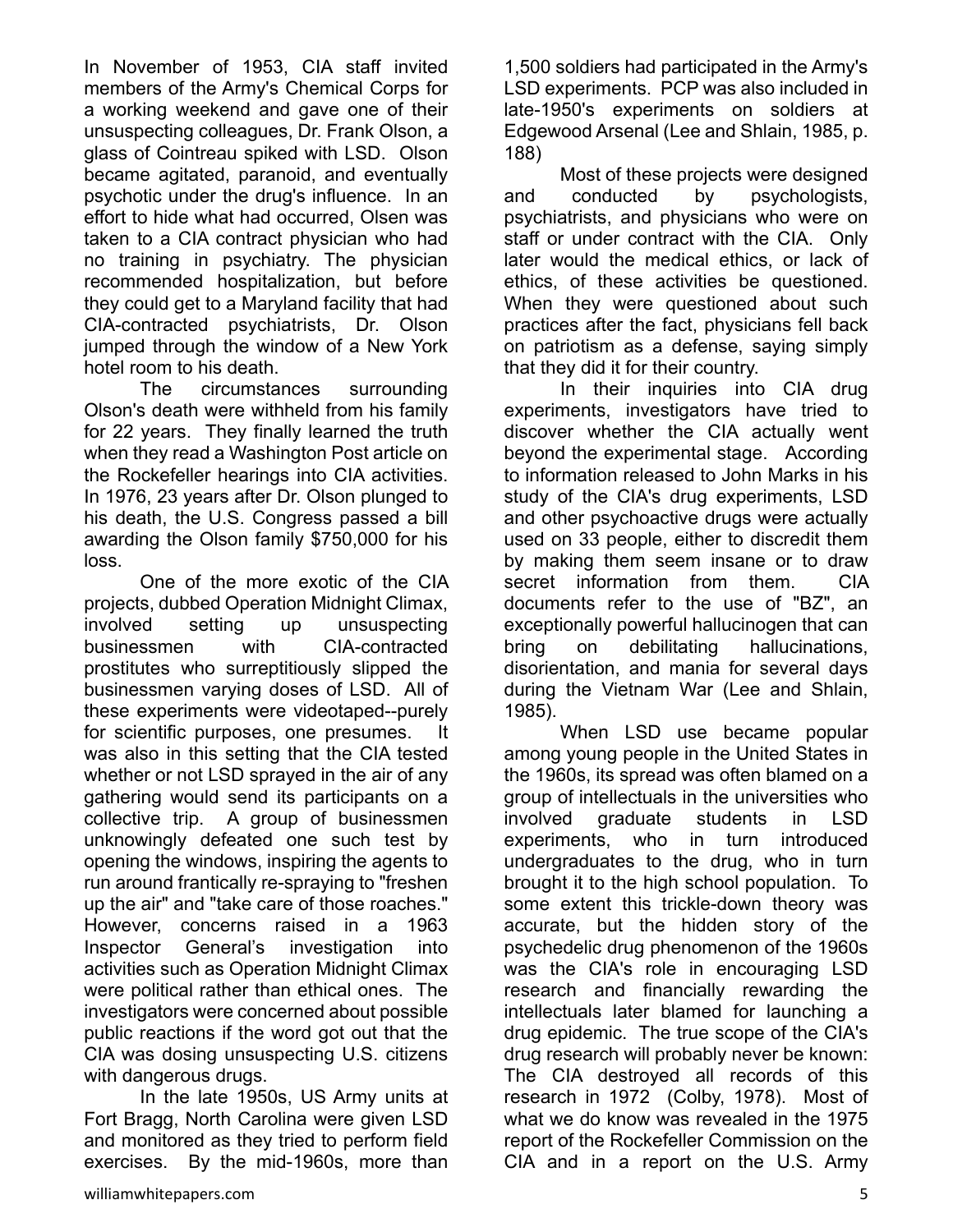experiments released in 1976 (Taylor & Johnson, 1976)

#### **Setting the Stage for Psychedelics**

The use of hallucinogens didn't begin with the mid-century experiments by the medical and military establishments, nor was earlier use of hallucinogens restricted to Native America. At the turn of the century, two reports on mescaline intoxication were authored by Weir Mitchell, a prominent psychiatrist and writer, and Havelock Ellis, an English psychologist who had authored many volumes on the psychology of sex. Later writings of Aldous Huxley also stirred significant interest in the hallucinogens.

#### **Mitchell, Ellis, and Huxley**

Mitchell's report of his own experiences with peyote in 1896 ended with the following prophetic statement:

*I predict a perilous reign of this mescal habit when this agent becomes obtainable. The temptation to call again the enchanting magic will be too much for some persons to resist after they have set foot in this land of fairy colors.* (Mitchell, 1896, p.1625)

Ellis, the better known of these authors, described in one popular (*Contemporary Review*) and one scientific (*Lancet*) journal his discovery of a "new artificial paradise." After vivid descriptions of his hallucinatory experiences under the influence of three peyote buttons, Ellis concluded his article by stating that peyote had been "an unforgettable delight" and an "educational experience" (Ellis, 1898, p. 141). However, there was little professional or public response to Ellis's reported drug experiences. Undaunted, Ellis tried to spread peyote use among several of his artistic friends by arguing that peyote could enhance their artistic achievement. Among those who believed Ellis, the breakthroughs in creative discovery were limited to one whimsical report by William Butler Yeats, in which Yeats noted that he had seen dragons breathing lines of steam with white balls

balanced at the end (Stevens, 1987, p. 7). In spite of this meager response, Ellis predicted that "mescal" would one day achieve great popularity. (Ellis, 1897).

Years later, after he had read Lewin's *Phantastica*, the noted English writer Aldous Huxley began to speculate about the desirability of searching out an ideal intoxicant. He contacted the psychiatrist Humphrey Osmond in 1953, after reading one of Osmond's articles on LSD. During their first visit, Huxley expressed his desire to experience one of the hallucinogens, and on May 4, 1953, Osmond gave Huxley some mescaline crystals dissolved in a glass of water. Huxley wrote about this experience in positive terms, but at one point in the experience Huxley had an inkling of things to come when he experienced a fleeting feeling of paranoia. Describing his perceptions during this brief moment, he observed:

*If you started the wrong way, everything that happened would be proof of the conspiracy against you. It would all be self-validating. You couldn't draw a breath without knowing it was part of the plot* (Quoted in Stevens, 1987, p. 203).

Aldous Huxley's 1954 book, *The Doors of Perception*, and its 1956 follow up, *Heaven and Hell*, described his experiences with mescaline and predicted a time when hallucinogens would be used widely to stimulate religious experience. Huxley's book was panned by long-term researchers of peyote. Weston La Barre called The Doors of Perception an "absurd little book" and was angered by Huxley's incorrect reference to peyote as "mescal" (La Barre, 1974, p. 228.) In spite of criticism from the experts, Huxley's reports did stimulate some experimentation with hallucinogens within broader scientific and intellectual circles.

Huxley presented his interest in the role of drugs in society in two contrasting works. In Brave New World (1932), Huxley pictured a futuristic society in which social stability was achieved through the biological and psychological programming of social classes and through the elimination of all excess emotion by means of a universally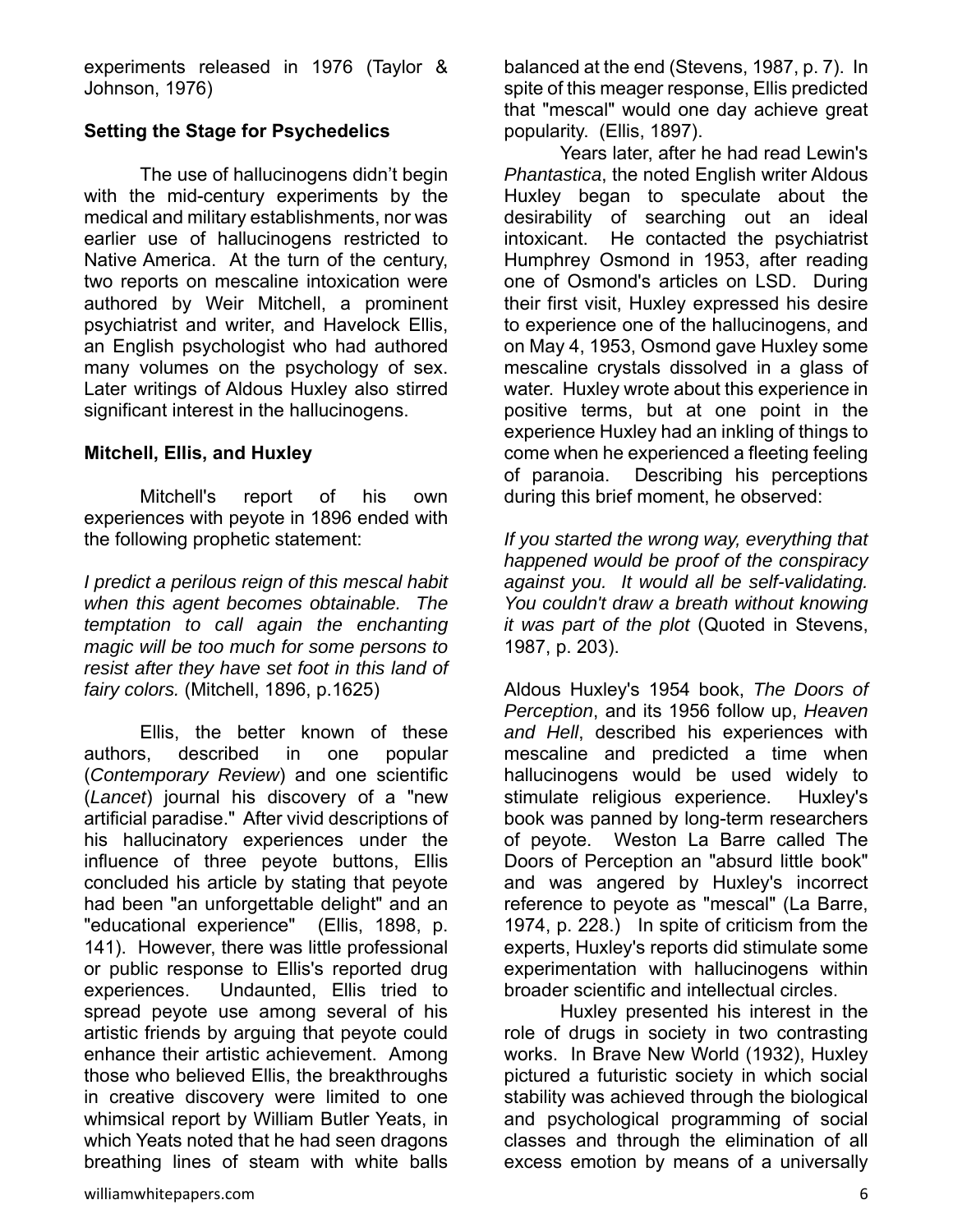prescribed happiness-generating narcotic called soma. Through their chemical vacations from reality, citizens of this new world were given daily tranquility and episodes of ecstasy. The novel underscored the potential use of psychoactive drugs as an agent of social control in an authoritarian society. Thirty years later, in The Island (1962), Huxley portrayed the utopian society of Pala. On that island, hallucinogens (moksha medicine) were used to ritualize the transition between childhood and adolescence, adults used hallucinogens to become liberated from their own egos, and the dying used hallucinogens to ease the transition from one plane of consciousness to the next.

After Huxley's publicized experiments with mescaline came a number of discoveries and technical reports on hallucinogens. In 1954, Richard Schultes published an account of the use of hallucinogenic snuffs in the Amazon. In 1956 Steven Szara, a Czech chemist, synthesized DMT--a powerful, short-acting hallucinogen. Both technical and popular reports were published focusing on the use of LSD as an aid to psychotherapy. A 1959 *Look* magazine article on the "new Cary Grant" attributed Grant's newfound happiness to his encounter with LSD in psychotherapy. All of these events marked an increased professional and popular interest in the hallucinogens. But in terms of their impact on the culture of the 1960s, these events pale next to Gordon Wasson's 1957 discovery of the "sacred Mushroom" in Oaxaca, Mexico.

#### **The Mushroom Man**

Gordon Wasson was a New York banker who became a lover of mushrooms under the influence of his Russian wife, Valentina. In his 30 years of tracking down countless varieties of mushrooms, Wasson encountered tales of a rare Mexican mushroom that natives called "God's flesh." This mushroom was said to have spiritual effects. While Wasson's early expeditions in search of this mushroom ended in failure, a 1955 expedition to Oaxaca proved

successful. There, Wasson found a guide who showed him where to find the divine mushroom. Then the guide took him to Maria Sabina, a curandera (healer) from Huautla de Jimenez, who showed him how the drug was used. Wasson participated, along with 20 Indians, in the mushroomeating ritual. Wasson, who would eventually identify more than 20 species of hallucinogenic mushrooms, wrote of his adventurous search for "the flesh of the gods" and its hallucinogenic effects in a 17 page spread that appeared in the July, 1957 issue of Life magazine.

Wasson often spoke of the magic mushroom with deep respect and awe. In describing the mushroom, his language was more poetic than scientific:

*Many emotions are shared by men with the animal kingdom, but the awe and reverence of God are peculiar to men. When we bear in mind the beatific sense of awe and ecstasy and caritas engendered by the divine mushrooms, one is emboldened to the point of asking whether they may not have planted in primitive man the very idea of God* (Wasson, 1957).

The article spurred great interest in hallucinogens and inspired a strange assortment of Americans to head to Mexico in search of curanderos who could help them find "magic mushrooms."

In 1958 Albert Hofmann, the doctor who had discovered of LSD, identified the active ingredient in the mushroom samples that Wasson had given him. Hofmann named the active ingredient psilocybin and chemically reproduced it. One more hallucinogen had been synthesized. Two years later, Hofmann identified certain species of morning glory seeds as the hallucinogen that the Aztecs had referred to as ololouhqui. Word of this discovery triggered a run on the "Heavenly Blue," "Pearly Gates," and "Wedding Bells" varieties of morning glory seeds (Hoffer & Osmond, 1967). Manufacturers responded by treating the seeds with a noxious chemical.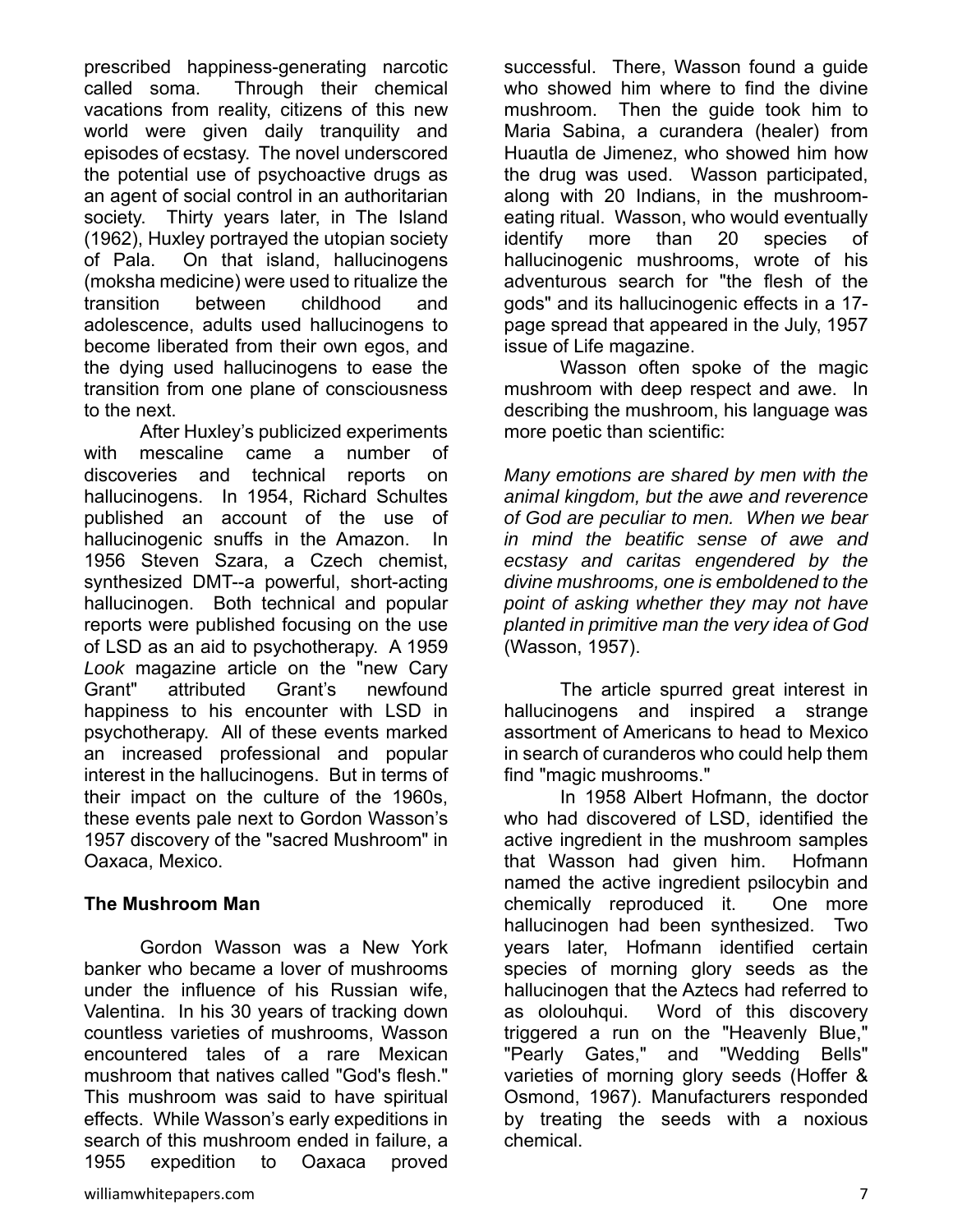Something was kindling within the American culture that was just waiting for the right spark to ignite it. That spark came from the most unlikely person. One of the people intrigued by Wasson's Life Magazine account of the sacred mushrooms was a young West Point graduate, psychologist, and Harvard Professor by the name of Timothy Leary. Vacationing in Mexico in 1960, Leary took psilocybin and had a profound religious experience. The psychedelic revolution had begun.

#### **References**

Colby, W. (1978). *Honorable men: My life in the CIA*. NY: Simon and Schuster.

Ellis, H. (1897). A note on the phenomena of mescal intoxication, *Lancet,* 1: 1540.

Ellis, H. (1898). Mescal: a new artificial paradise, *Contemporary Rev*., 73: 130-141.

Grinspoon, L. & Bakalar, J. Can drugs be used to enhance the psychotherapeutic process? *American Journal of Psychotherapy*, 40 (July, 1986), 393.

Hoffer, A. (1967). A program for the treatment of alcoholism: LSD, malaria and nicotinic acid. In Abramson, H. Ed., *The use of LSD in psychotherapy and alcoholism*. NY: Bobbs-Merrill Company, Inc.

Hoffer, A. & Osmond, H. (1967). *The hallucinogens*. NY: Academic Press.

Hoffer, A. & Osmond, H. (1968). *New hope for alcoholics*. New Hyde Park, NY: University Books.

Hoffmann, A. (1970). The discovery of LSD and subsequent investigations on naturally occurring hallucinogens In: Ayd, F. Ed. Discoveries in *Biological psychiatry*. Philadelphia: J.B. Lippincott Company, pp. 91-106..

Hofmann, A. (1983). *LSD: My problem child*. Los Angeles: Tarcher. (Also a 1980 edition available from McGraw-Hill Book Co.).

Huxley, A. (1932). *Brave new world*. NY: Harper & Row.

Huxley, A. (1962). *Island*. NY: Harper & Row.

Huxley, A. (1977). *Moksha: Writings on psychedelics and the visionary experience*, Horowitz, M. & Palmer, C. (Eds). Los Angeles: Tarcher.

LaBarre, W. (1974). *The peyote cult* (fourth edition). NY: Schocken Books.

Lee, M. & Shlain, B. (1985). *Acid dreams: The CIA, LSD, and the sixties rebellion*. NY: Grove Press, Inc.

Marks, J. (1979). *The Search for the "Manchurian Candidate": The CIA and mind control*. NY: Times Books.

Marks, J. (1986). Drugs in the Cold War: In Search of chemical intelligence--mushrooms to counterculture. In *Culture and politics of drugs*, Peter P. and W. Matveychuk (eds.). Dubuque, Iowa: Kendall/Hunt Publishing Company.

Mitchell, W. (1896). The effects of anhalonium lewinii (the Mescal Button). *British Medical Journal*, II, 1625.

Ray, O. & Ksir, C. (1990). *Drugs, society, and human behavior.* St. Louis: Times Mirror/Mosby.

Restak, R. (1994). *Receptors*. NY: Bantam Books.

Schultes, R. (1972). An overview of hallucinogens in the western hemisphere. in Furst, P. *Flesh of the gods: The ritual use of hallucinogens*. NY: Praeger.

Schultes, R. (1963) Botanical sources of New World narcotics, *Psychedelic Review*, 2, 161.